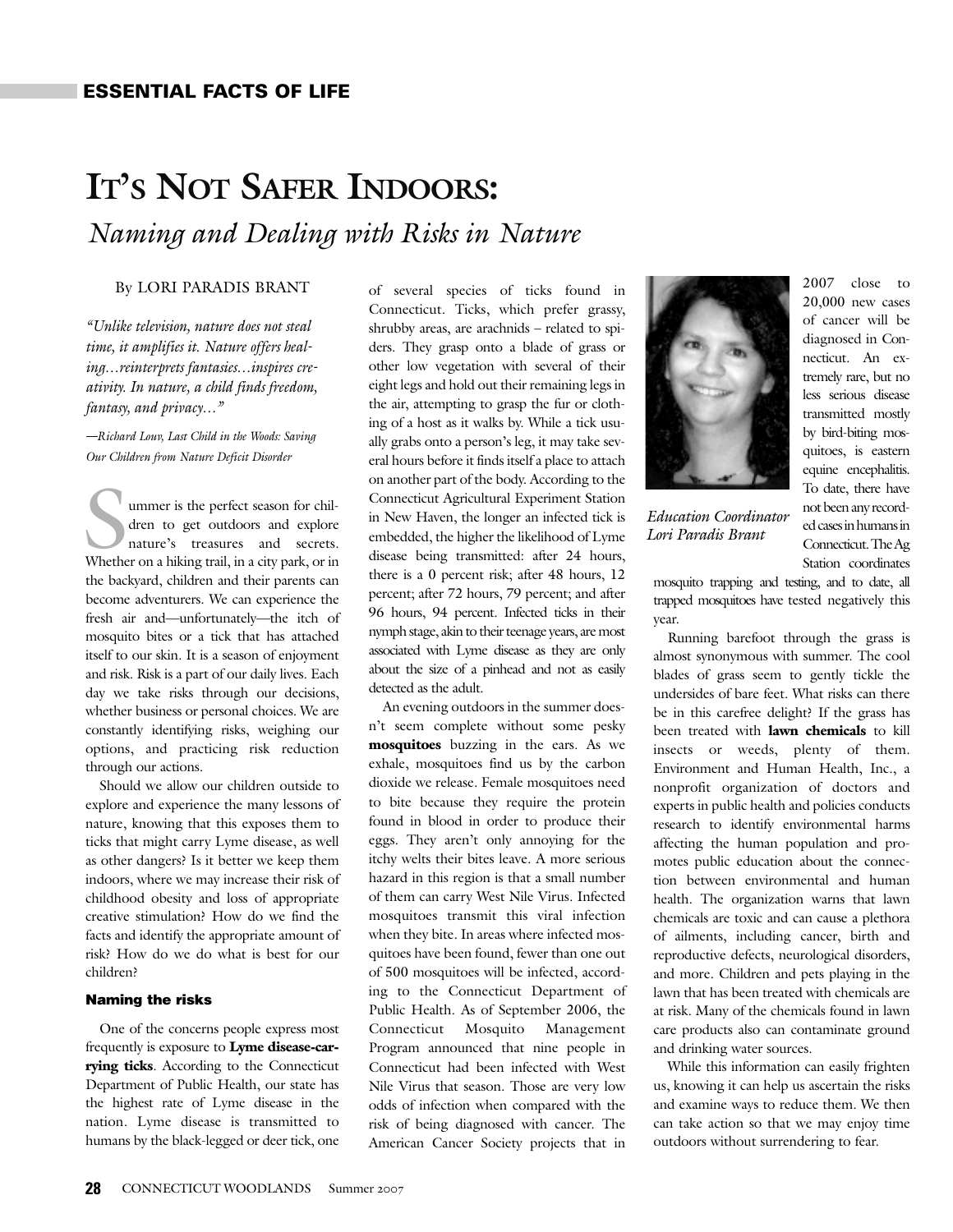#### **Reducing Risks**

**Check for Ticks Daily.** This is a crucial and simple step to reduce the risk of Lyme disease. The Connecticut Agricultural Experiment Station reports that Lyme disease is most likely transmitted after an infected tick has been attached for more than 36 hours, and most likely to occur after it has been attached and engorged in the skin for two to three days. An infected, but not engorged (flat in shape) tick does not transmit the bacterium that causes Lyme until it ingests the blood of the host. This means that a daily tick check is an excellent and widely recommended method to preventing and lessening the risk of Lyme disease. The Ag Station expresses that this is the most effective means of prevention. By making this part of a daily routine, such as part of the nightly routine of brushing the teeth, washing the face, and checking for ticks, we are more likely to remember to check every day, even if we've only been outside for a little while. By adding a tick check to our habits, we are accepting the fact that Lyme disease is a risk but that prevention, not fear, can reduce our risk of contracting it.

**Ward off Mosquitoes.** The U.S. Centers for Disease Control recommends using products with DEET to repel these flying insects, but to use it sparingly as it can absorb through the skin. This chemical works by confusing the carbon dioxide receptors in a mosquito so it can't find the source of the  $CO<sup>2</sup>$ .

In a 2003 report released by the American Academy of Pediatrics, the maximum concentration of DEET recommended for use on children is 30 percent. The report recommends using it sparingly, applying it no more than once a day, washing treated skin after going indoors, and buying the product with the lowest concentration that will be effective for the amount of time you spend outside.

A 10-percent DEET concentration provides approximately two hours of protection from mosquitoes. The American Academy of Pediatrics cautions against using products that combine DEET with sunscreen, because sunscreen tends to be reapplied over a day and DEET should not be applied that often.

The Connecticut DEP recommends reducing mosquito bites by making sure door and window screens are fitted properly and in good condition; limiting outdoor time at dawn and dusk, when mosquitoes are most active, using products with DEET according to the product's label, and reducing mosquito breeding habitats of standing water (empty bird baths and wading pools frequently).

Alternative bug sprays without DEET containing oil of lemon eucalyptus have proven to effectively ward off mosquitoes. A 2005 Consumer Reports study tested oil of lemon eucalyptus as a mosquito repellant and found at least one brand warded off aggressive mosquitoes for up to seven hours and less aggressive mosquitoes for more than 12 hours. Healthy Child Healthy World recommends planting marigolds, lemon thyme, scented geranium and other plants to help deter mosquitoes.

Here are some other recommendations: do not use scented soaps or perfumes; avoid dark clothing, which may attract mosquitoes; and do not use electric "bug zappers," which operate by drawing insects to light, meaning that many predatory insects which may hunt mosquitoes end up dying. (Remember, mosquitoes are drawn to the carbon dioxide we exhale.) The Connecticut Department of Public Health does not recommend limiting outdoor time unless you are in an area with evidence of mosquito-born disease.

**Avoid lawn chemicals.** Maintaining a healthy lawn is possible without chemicals. Plant native plants, which are less vulnerable to pests. (Local soil and water conservation districts often sell native plants, usually in annual sales.) Native plants have evolved with Connecticut's climate and wildlife, so often need less care, water, and nurturing than exotic species.

Helpful public programs on healthy lawns include the City of Middletown's Project Green Lawn and Connecticut College's Smaller American Lawns Today, or SALT. As the state affil-

#### **Kids and Nature**

This past April, PBS Parents added a Connecting Kids to Nature feature to their program. This site offers caregivers simple things to foster children's natural curiosity about nature, includes information on some of the benefits of getting your family outdoors, and suggests age-appropriate children's literature – great for bedtime stories after a day of outdoor play. Visit their website: http://www.pbs.org/parents/special/earth day.html.

Visit the Children & Nature Network for current research and studies on the benefits of outdoor interaction with children and the consequences that are related to the lack of these experiences. www.cnaturenet.org.

A recent study found that American children plug into some type of electronic device for 44 hours each week. (That is, TV, computer, digital games, etc.) The National Wildlife Federation initiated a Green Hour. Green Hour recommends one hour of unstructured outdoor play a day for children and provides tips and inspiration to do so. See www.greenhour.org.

*Zero to Six: Electronic Media in the Lives of Infants, Toddlers and Preschoolers* – Henry J. Kaiser Family Foundation, www.kff.org.

#### **Information on Health Risks**

Environmental and Human Health, Inc.: www.ehhi.org.

National Pesticide Information Center: 1-800-858-7378 or see www.npic.orst.edu.

Connecticut Department of Public Health: www.ct.gov/dph.

Connecticut Agricultural and Experiment Station: www.ct.gov/caes.

Centers for Disease Control's National Center for Environmental Health: www.cdc.gov/nceh.

Healthy Child Healthy World (formerly Children's Health Environmental Coalition): www.healthychild.org.

Protecting Children from Pesticides: http://www.epa.gov/pesticides/fact*continued on page <sup>38</sup>* sheets/kidpesticide.htm.